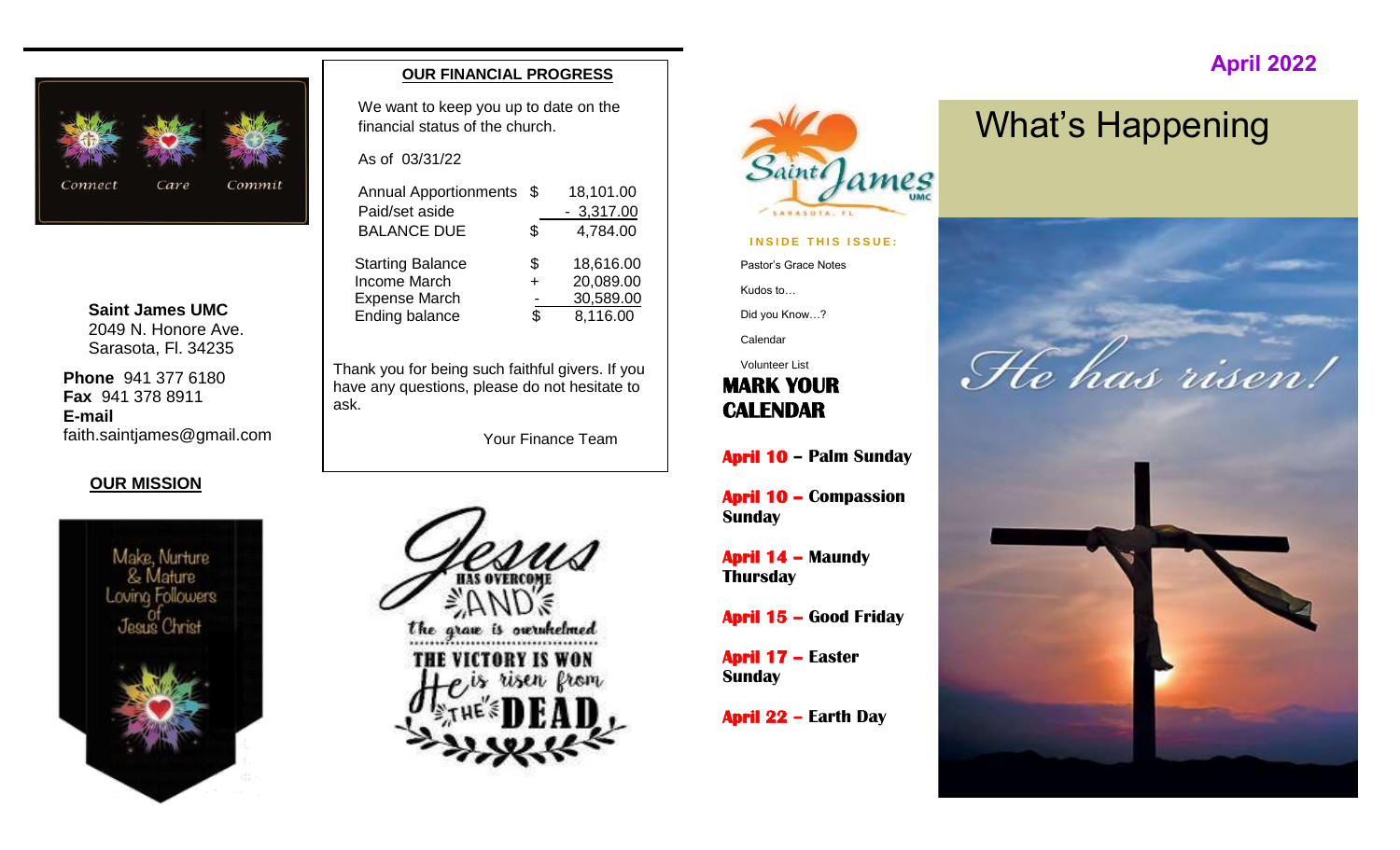Just as everyone dies because we all belong to Adam, everyone who belongs to Christ will be given new life. But there is an order to this resurrection: Christ was raised as the first of the harvest; then all who belong to Christ will be raised when he comes back. 1 Corinthians 15:22-23

What a glorious spring we are having this year. The temps are not too hot and after each rain things are turning greener and greener. New life is springing up all around us and serves as a reminder of our new life in Christ.

As we close in our Lenten Journey to the cross and empty tomb, I hope that you have felt the inspiration and conviction of the Holy Spirit to grow deeper in Christ so as to be more mature in the faith. This is the call to all believers — to mature in the faith to the point we live and function as the church of Christ.

While we still have aspects of Adam in us (death is one) we are not defined or limited by them. Death will come but death no longer has the last word. Rather because of Jesus, life is the last word. Resurrection is the last word. Restored relationship is the last word. What a loving God we serve that saves us from Adam's last word with Jesus as the final Word.

As we draw in on Holy Week, we pray that you will persevere faithfully through and participate in all that will be offered. Holy Week provides us the opportunities to repent and nail to the cross our realized and owned sinfulness hindering our maturity. It provides us the grace in remembering what Christ did for us. It reminds us that we are set free and new creations resurrected from our past childish ways into a deeper relationship with Jesus.

Then may we continue to hold each other accountable going forward ever growing deeper as we reach out wider. Praise God for the resurrected Savior. Praise Christ for his atoning blood. Praise the Holy Spirit for the empowerment to live, love and serve more faithfully as we mature in our walks.

Happy Easter everyone.



Starting fresh and more mature with you,

*Pastor Shirley*



**We have had a great response signing up for the May through March Prayer Walks. Thank you to all who signed up and walked/drove the neighborhoods. A part of our mission is to reach out to others and bring them to Jesus. Let's continue the great work we have begun.**

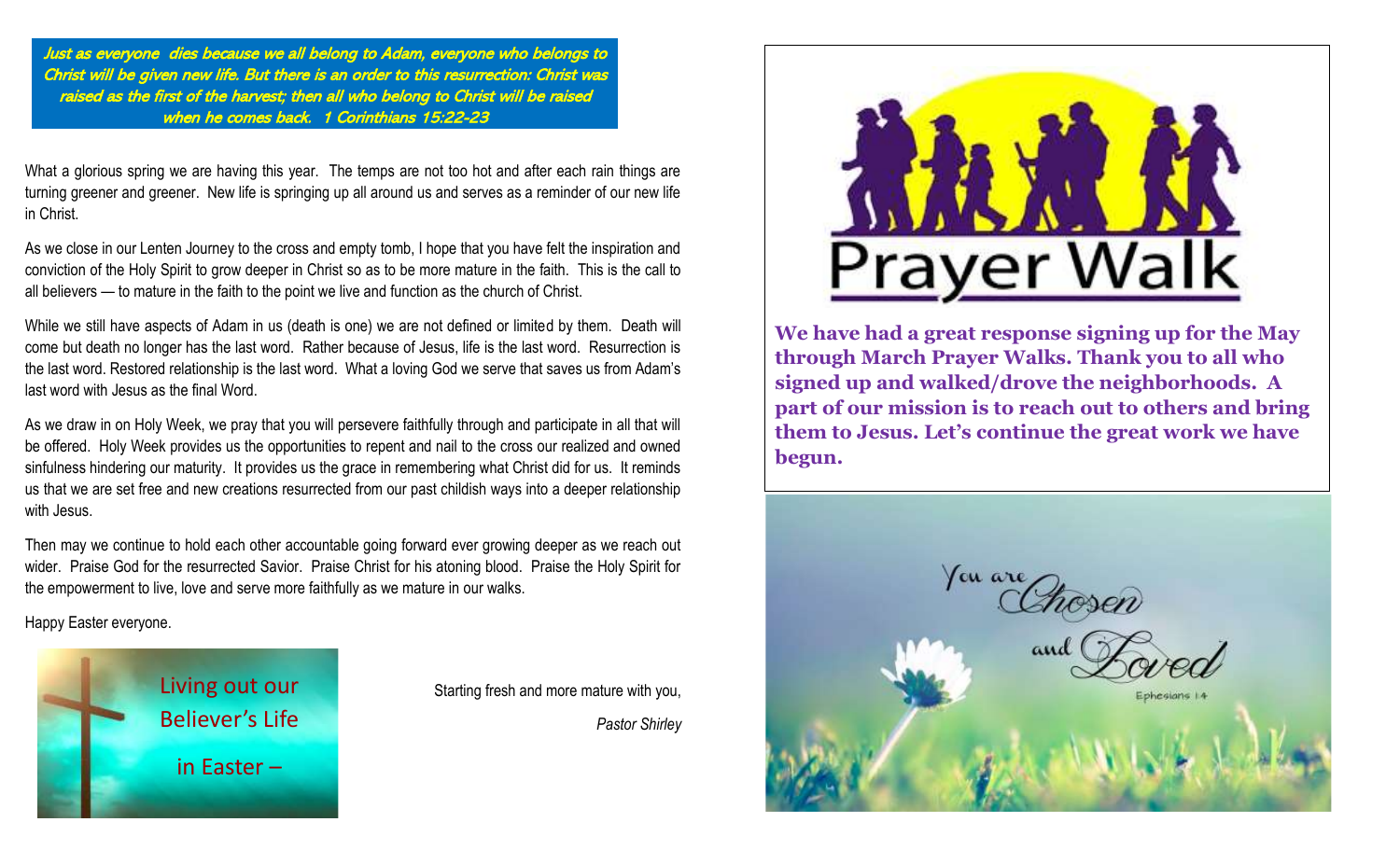

**Connect** – To be a family of believers who connect to God and each other.

**Care** – To shine the light of Christ and welcome all we encounter encouraging worship, life groups, and spiritual growth.

**Commit** – To grow in faith through service to others both locally and globally.

#### **CORE VALUES:**

#### **Loving Relationships:**

Honest & loving relationships: With God through a worshipful attitude and prayer. With others through acceptance and grace to all.

#### **Spiritual Growth**

Grow with the help and guidance of the Holy Spirit in a biblically centered, nurturing environment.

#### **Compassionate Service**

Offering help to others with humility and mutual respect.

#### **Teamwork**

Accomplish ministry in the context of relationships.

#### **We Are A Praying People!**

Please remember the following in your prayers this month.

• Bishop & Mrs. Carter, Rev. & Mrs. Thom Schafer, President Biden and Gov. DeSantis, all of our elected officials, Pastor Shirley & Rod, our staff, our church leaders, our Boy Scouts and Cub Scouts, Dr. Randall & Karen Morgan, Cecil & Marcia Mulvaney, Jim & Harriet Newcomb, Chip & Betty Newberger, Lonnie & Karen Pinchback





The prayer focus for March will be:

- **Continued maturity and discipleship**
- **Healthy bodies, minds and souls**
- **Celebrate God successes by being thankful**

Please pray for these things daily throughout the month.



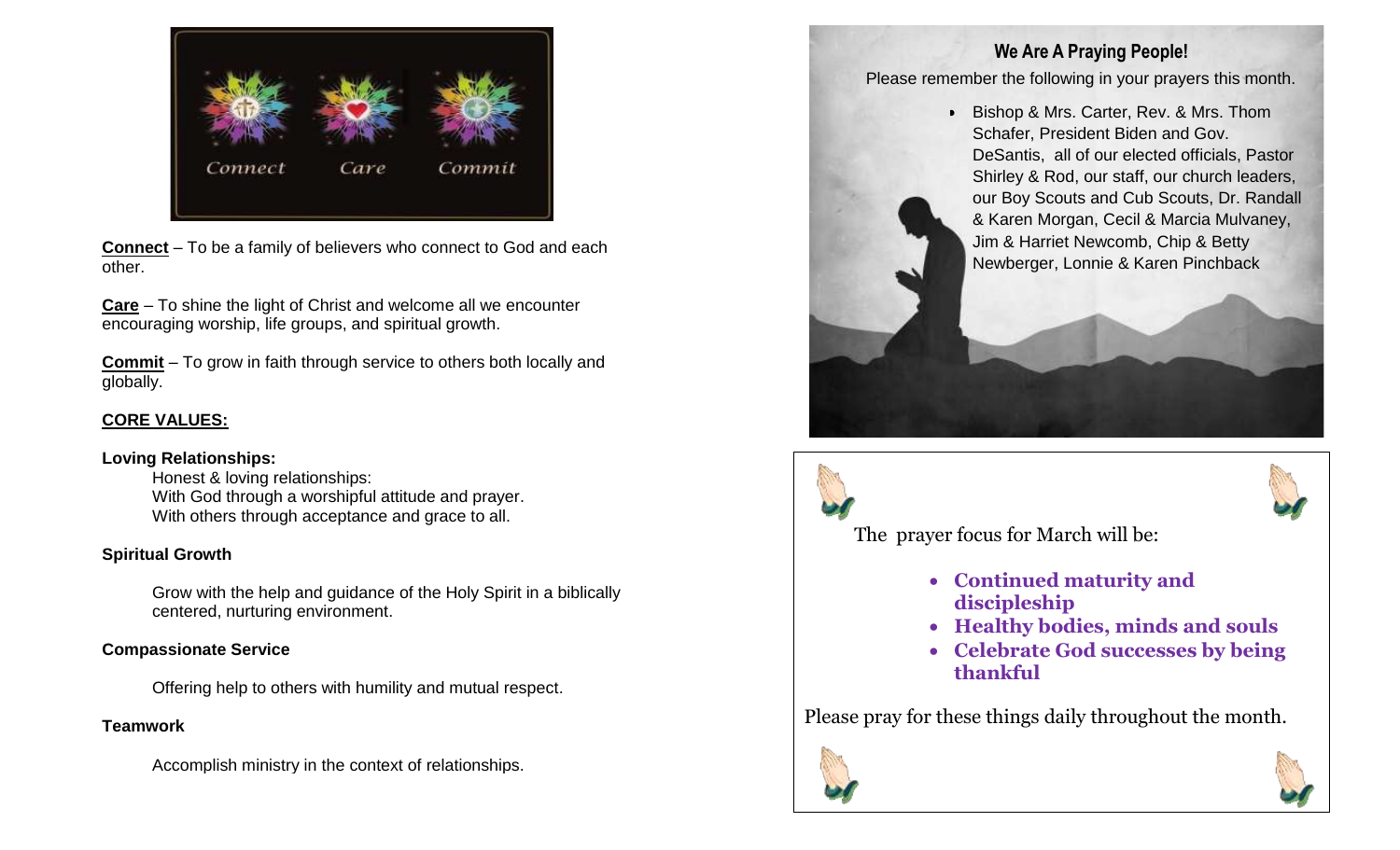

Please remember to bring items for the Mayor's Feed The Hungry Program and place those items in the grocery cart in the narthex. Also, you may drop them off in the office during office hours Mondays, Tuesdays and Wednesdays between 10 am and 2 pm.

Thank You!



## Birthdays in April

| <b>April 1</b>  | <b>Marcia Mulvaney</b><br><b>Richard Gabriel</b><br><b>Harvey Howze</b> |
|-----------------|-------------------------------------------------------------------------|
| <b>April 2</b>  | <b>Nancy Winding</b>                                                    |
| <b>April 3</b>  | <b>Vicki Babiarz</b>                                                    |
| <b>April 9</b>  | <b>Rob Carrico</b>                                                      |
| <b>April 29</b> | <b>Patti Fortin</b>                                                     |
|                 |                                                                         |



## Anniversaries in April

**April 8 Wes & Toni Swails April 12 Jim & Harriet Newcomb**



**\*\* If you know someone is having a special year birthday (90+) or special anniversary (25, 30, 35 etc.) year please let the office know.** 

 **Thank You!**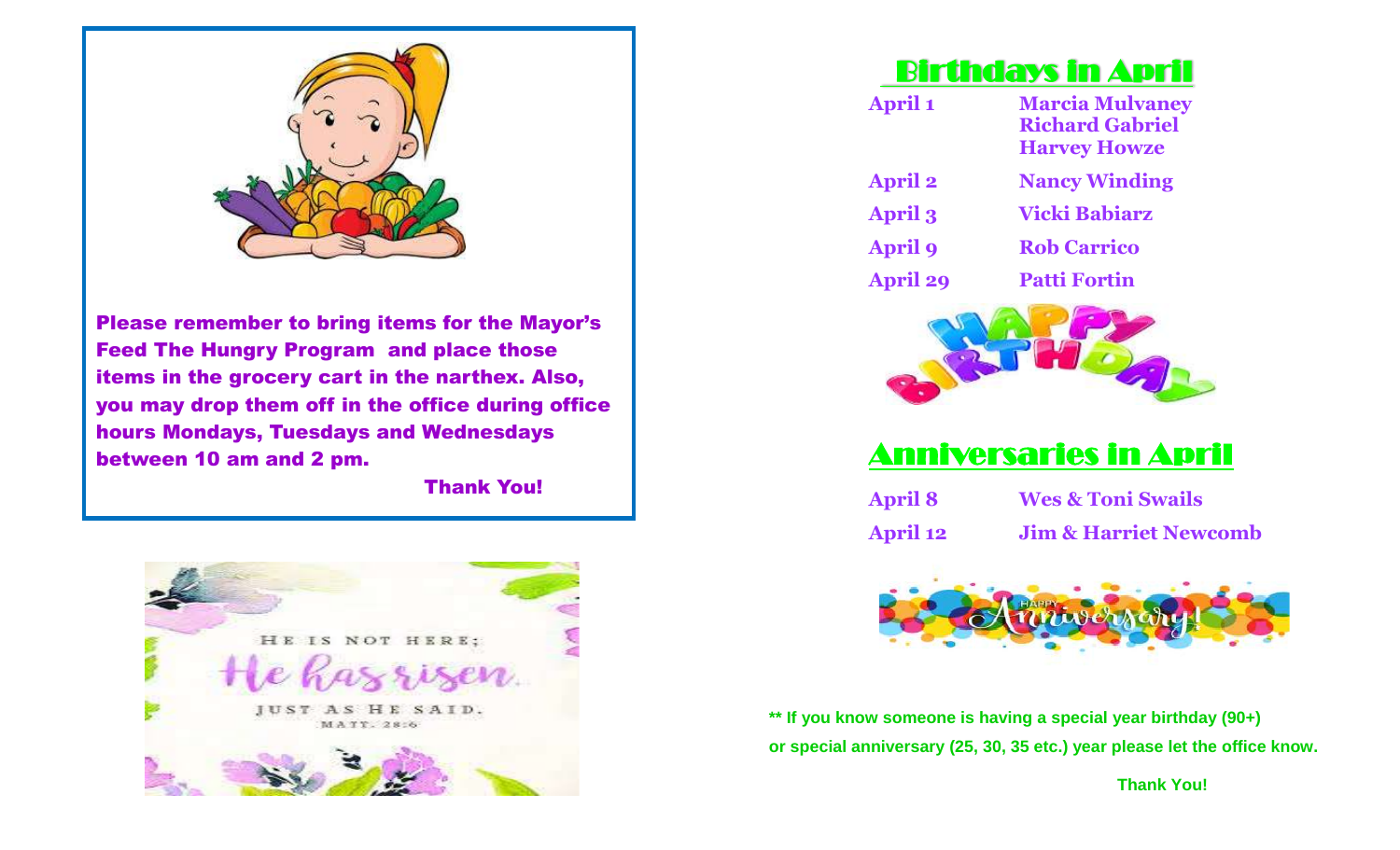

### **2022 Shepherds**

| Sennie Lansdowne - Head Shepherd |             |  |  |  |  |  |  |
|----------------------------------|-------------|--|--|--|--|--|--|
| Rose & Bill Johnson              | $(A - D)$   |  |  |  |  |  |  |
| <b>Judy Snodgrass</b>            | $(E - Ha)$  |  |  |  |  |  |  |
| Cyndi Andrasi                    | $(He-J)$    |  |  |  |  |  |  |
| <b>Beatriz Lowery</b>            | $(K - Mc)$  |  |  |  |  |  |  |
| Marcia & Cecil Mulvaney          | $(Mi - N)$  |  |  |  |  |  |  |
| Nancy Winding                    | $(O - Z)$   |  |  |  |  |  |  |
| <b>Bonnie Kitzmiller</b>         | (Snowbirds) |  |  |  |  |  |  |



- …Kathy and Mike Barbour and Sara Fleming for packing things in preparation for the move
- …The Shepherds for hosting a wonderful Shepherd's Luncheon
- …Karen Kehrli and Judy Snodgrass keeping the bulletin boards up to date each month
- …Chip & Betty Newberger for the beautiful flowers by the sign and the new flag

#### **2022 Leadership Team**

|                                                              | <b>Trustees</b> Dave Strait, Mike Barbour, Sara Fleming, and Jean Flugel |  |  |  |  |  |  |
|--------------------------------------------------------------|--------------------------------------------------------------------------|--|--|--|--|--|--|
| <b>Finance</b>                                               | Judy Shannon, Fred Fowler, Bill Johnson and Bill Schroff                 |  |  |  |  |  |  |
| <b>SPRT</b>                                                  | Judy Snodgrass, Cyndi Andrasi, Gene Blamble, Pat Dixon                   |  |  |  |  |  |  |
| Lay Leader Chip Newberger                                    |                                                                          |  |  |  |  |  |  |
|                                                              | <b>Nurture Team Co-Leaders</b> Pat Dixon & Marcia Mulvaney               |  |  |  |  |  |  |
| <b>Outreach Team Co-Leaders</b> Kathy Barbour & Karen Kehrli |                                                                          |  |  |  |  |  |  |
| Lay Delegate Chip Newberger                                  |                                                                          |  |  |  |  |  |  |

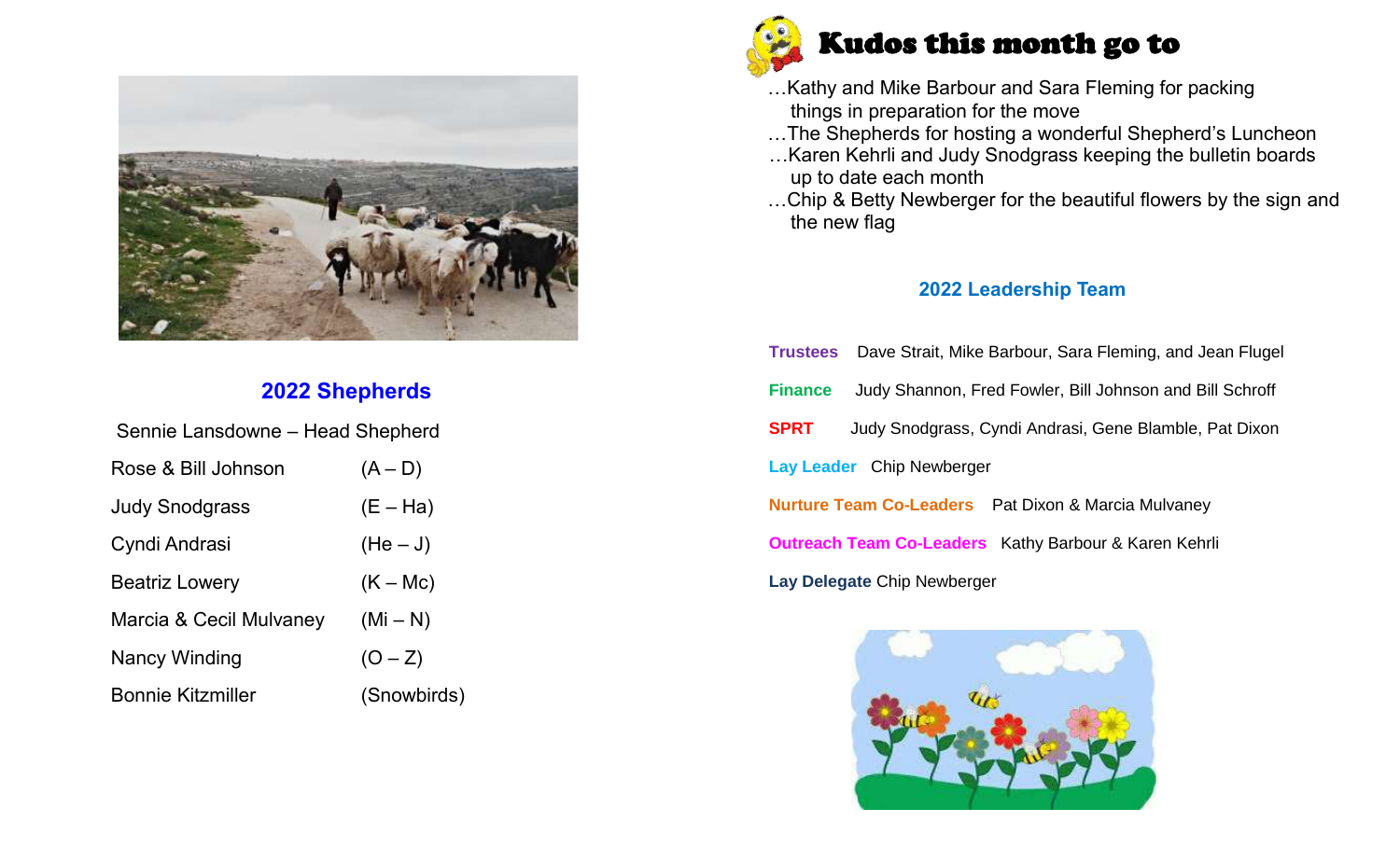## Did you know…?

- Because of your generosity we sent \$470 to UMCOR to help the people of Ukraine.
- + Because of your generosity we have paid/set aside 18.3% of our apportionments for 2022.
- **+** Because of your faithfulness, we are making a difference in the community that surrounds us.
- **t** God is moving in wonderful ways. We just wanted to make sure you knew!



 Kingdom Kids - We welcome all children and grade) to our "Kingdom Kids" class at 10:00 a.m. during the worship service.



The students in Haley Schaeffer's class, send thanks those who supported them by purchasing popcorn from their recent fundraiser. They were able to sell \$902.00 in just four days. Fifty percent of each dollar they sold benefits the school!

 $\epsilon$ **JESUS SAID TO HER, 'I AM THE RESURRECTION** AND THE LIFE. WHOEVER **BELIEVES IN ME, THOUGH** HE DIE, YET SHALL HE LIVE.'

John 11:25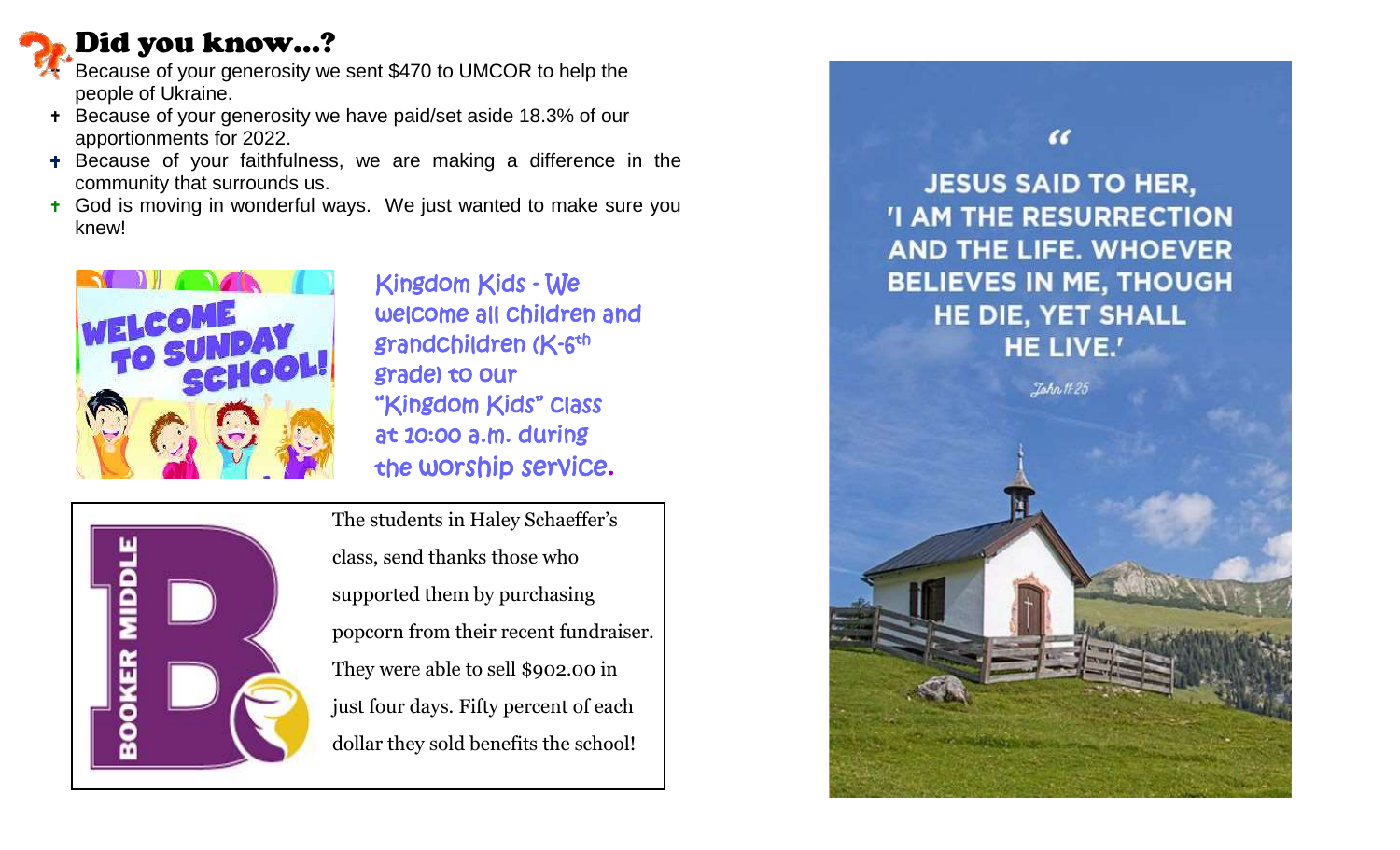

# HOLY WEEK SCHEDULE

| PALM SUNDAY WORSHIP                           | 10:00 AM       |
|-----------------------------------------------|----------------|
| (live & live streaming)                       |                |
| <b>MAUNDY THURSDAY WORSHIP</b>                | 6:30 PM        |
| (in the fellowship hall, not a meal)          |                |
| <b>GOOD FRIDAY-SERVICE OF SHADOWS 7:00 PM</b> |                |
| (live & live streaming)                       |                |
| <b>EASTER SUNRISE SERVICE</b>                 | <b>7:00 AM</b> |
| (live only)                                   |                |
| <b>EASTER BRUNCH</b>                          | 8:00 AM        |
| TRADITIONAL EASTER SERVICE                    | 10:00 AM       |
| (live & live streaming)                       |                |

#### **DLT Information**

You are welcome to join a DLT group at any time. If you have not joined a DLT and would like to below are the days and times the DLT groups meet. At this time, they are meeting via Zoom or in person. Please contact the facilitator for more information on their group.

| Wednesday at 10:00 am facilitator - Marcia Mulvaney<br><b>Women's Group</b> |                                                                                 |  |  |  |  |  |
|-----------------------------------------------------------------------------|---------------------------------------------------------------------------------|--|--|--|--|--|
|                                                                             | marcia.mulvaney@gmail.com                                                       |  |  |  |  |  |
| <b>Women's group</b>                                                        | Wednesday at 7:15 pm facilitator - Pat Dixon                                    |  |  |  |  |  |
|                                                                             | pdixon@ringling.edu                                                             |  |  |  |  |  |
| <b>Women's group</b>                                                        | Wednesday at 12:00 noon facilitator - Pastor Shirley                            |  |  |  |  |  |
|                                                                             | revgroom@gmail.com                                                              |  |  |  |  |  |
|                                                                             | <b>Men &amp; Women's group</b> Wednesday at $7:15$ pm facilitator $-$ Rod Groom |  |  |  |  |  |
|                                                                             | rod.groom@gmail.com                                                             |  |  |  |  |  |
|                                                                             | <b>Men &amp; Women's group</b> Thursday at 4:30 pm facilitator $-$ Rod Groom    |  |  |  |  |  |
|                                                                             | rod.groom@gmail.com                                                             |  |  |  |  |  |
|                                                                             |                                                                                 |  |  |  |  |  |



## **WEDNESDAY NIGHTS**

**We will worship live and live streaming at 6:30 pm followed by Doing Life Together groups live and/or Zoom at 7:15 pm (If you'd like to join a DLT group and aren't connected yet please contact the office and arrangements will be made to get you connected.) Join us as we center on Jesus.**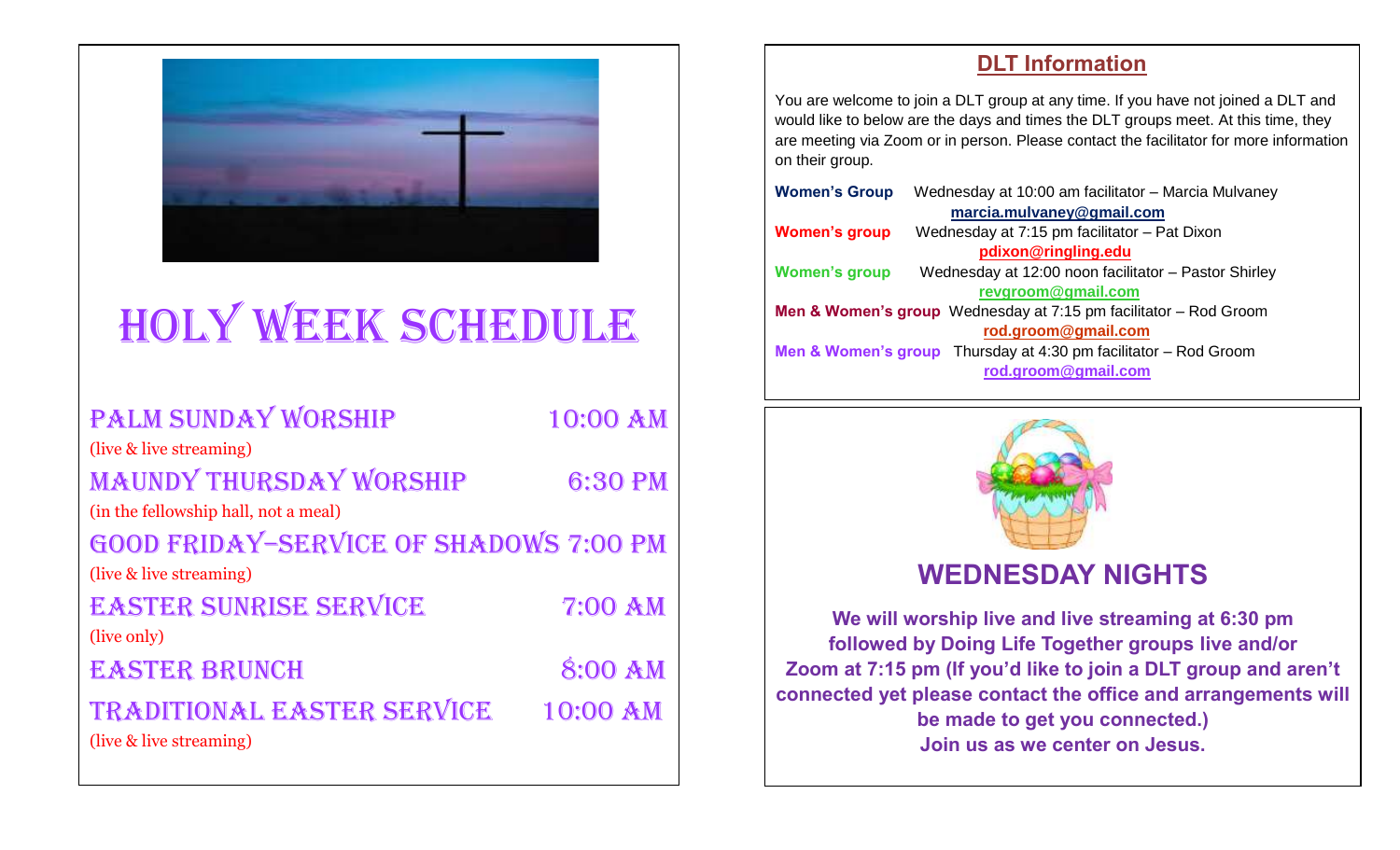



B M N E J E S U S C H R I S T  $S \cap C$ K A A P O D V G V A R E J O I C E J R V M S P R A Y E R W C B V F S Y N O I X I F I C U R C T R M L E L A P C O I E B Q O X B B N O O L I R E S U R R E C T I O N R E S T T R E P P U S T S A L Y E M B L S S H L U P V Y T K V F D M T E K O O C A R N E P A X R E S I H M R P C R M E P E N L D M A N A O I E A E U B I K G A A P I J R R R R V V THXCHYNTNHRSMNAOX N C N C A M I E O C T F Y S C S J E K E R K O S E W N E I D A L S U PUTONIRNWRPYAOEAD L E Z W R W M D R O I T Y F O P A B S M N D I S C I P L E S C X G S

**APOSTLES BETRAYAL CAVE CHURCH CROSS CROWN CRUCIFIXION DISCIPLES FAITH GOOD FRIDAY** 

**JESUS CHRIST PRAYER REJOICE LAST SUPPER RISEN SAVIOR SON THORNS TOMB** 



Copyright © 2014 puzzles-to-print.com. All rights reserved.

**JUDAS** 

LAMB

**LENT** 

**MARY** 

**MIRACLE** 

**PASSOVER** 

**PENANCE** 

**PENTECOST**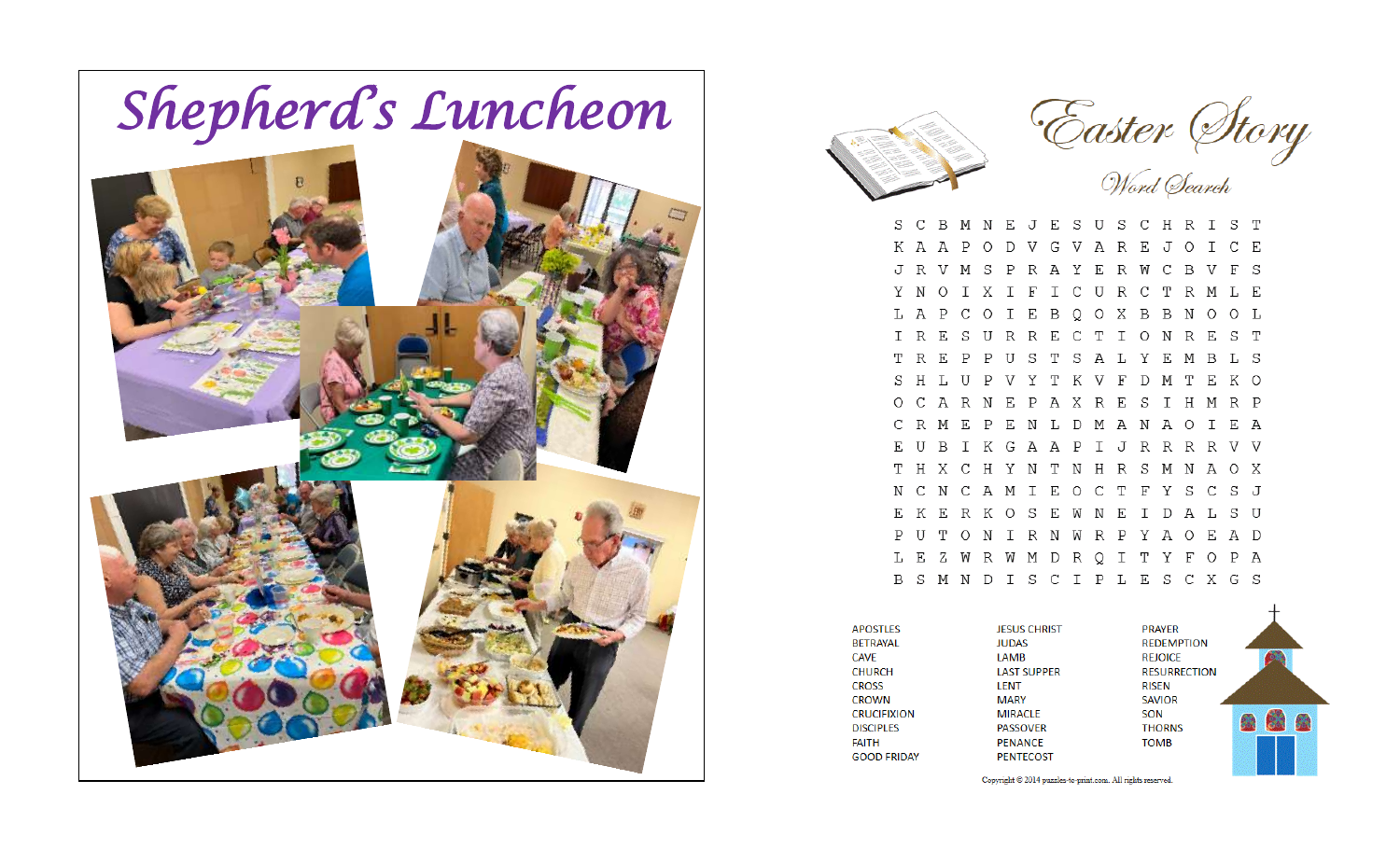

**Please remember to notify the church office 941- 377-6180, or Pastor Shirley 941-356-2184 if the office is closed, if you are going to or already are in the hospital, have a surgery planned or in need of prayer. Please be sure we are notified as we don't want to overlook anyone because the church wasn't aware. Thank you!**



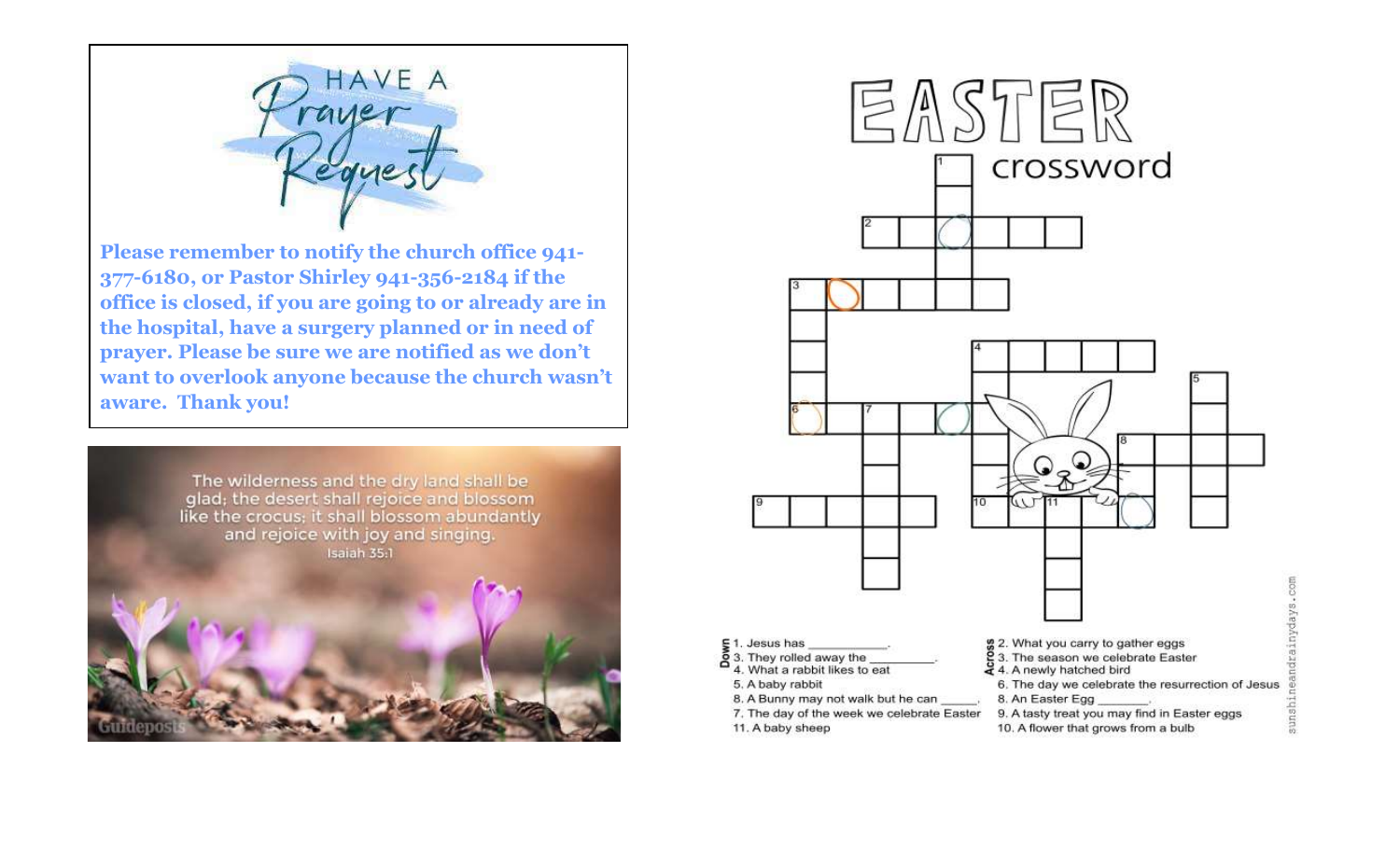# Shepherd's Luncheon









# THANK YOU

**FLORIDA UNITED METHODIST ESTABLISHED 1908** 

#### March 14, 2022

Saint James United Methodist Church 2049 N Honore Ave Ste A Sarasota, FL 34235-9138

#### Dear Friends:

Spring is coming, and you can feel it! As the days begin to get warmer and longer, new beginnings can be seen everywhere. Those new beginnings of spring and the approaching Easter holiday remind me of the love that our Father showed us through His son, Jesus Christ. It also reminds me of the new beginnings our children have because of your generosity.

William is a young man who came to the Children's Home a couple of years ago hoping to find a new beginning. When he first arrived here from an abusive home environment be was anxious, unable to sit still, apologized constantly, and had trouble making friends. He had internalized much of the trauma he had experienced and needed help coping.

His therapist, along with his houseparents and teachers here at the Children's Home, all worked together to help him through a specialized care plan. He has been getting progressively better and has learned to cope with his anxieties. Now he is frequently seen relaxing in a rocker on the front porch of his cottage, enjoying the wonderful spring weather. William is making friends and building relationships with staff and other residents, hoping one day to find his forever home.

New beginnings for children like William and the hope of a forever home are only possible through your loving gifts, which translate into providing the children with therapy, education, clothing and daily living necessities to reach their potential. The Lord tells us in the book of Job, "And though your beginning was small, your latter days will be very great." And you are certainly making great things happen here at the Children's Home.

We greatly appreciate your congregation's recent gift of \$652.00. Your generosity is making an impact in the lives of our children.

From our children and staff, thank you for your continued love, support, and prayers.

Sincerely.

*A Tarton* Elisabeth Gadd, MNM, CFRE Chief Development Officer

| $\sum$ uma | M rissaConlition<br>51 Children's Way | www.fumch.org<br><b><i>PARTIES AND PRODUCED DISCUSSIONS</i></b> |                  | $\blacklozenge$ |
|------------|---------------------------------------|-----------------------------------------------------------------|------------------|-----------------|
|            |                                       | Enterprise, FL 32725<br>386.668.4774 phone                      | 386.668.4486 fax | EAGLE           |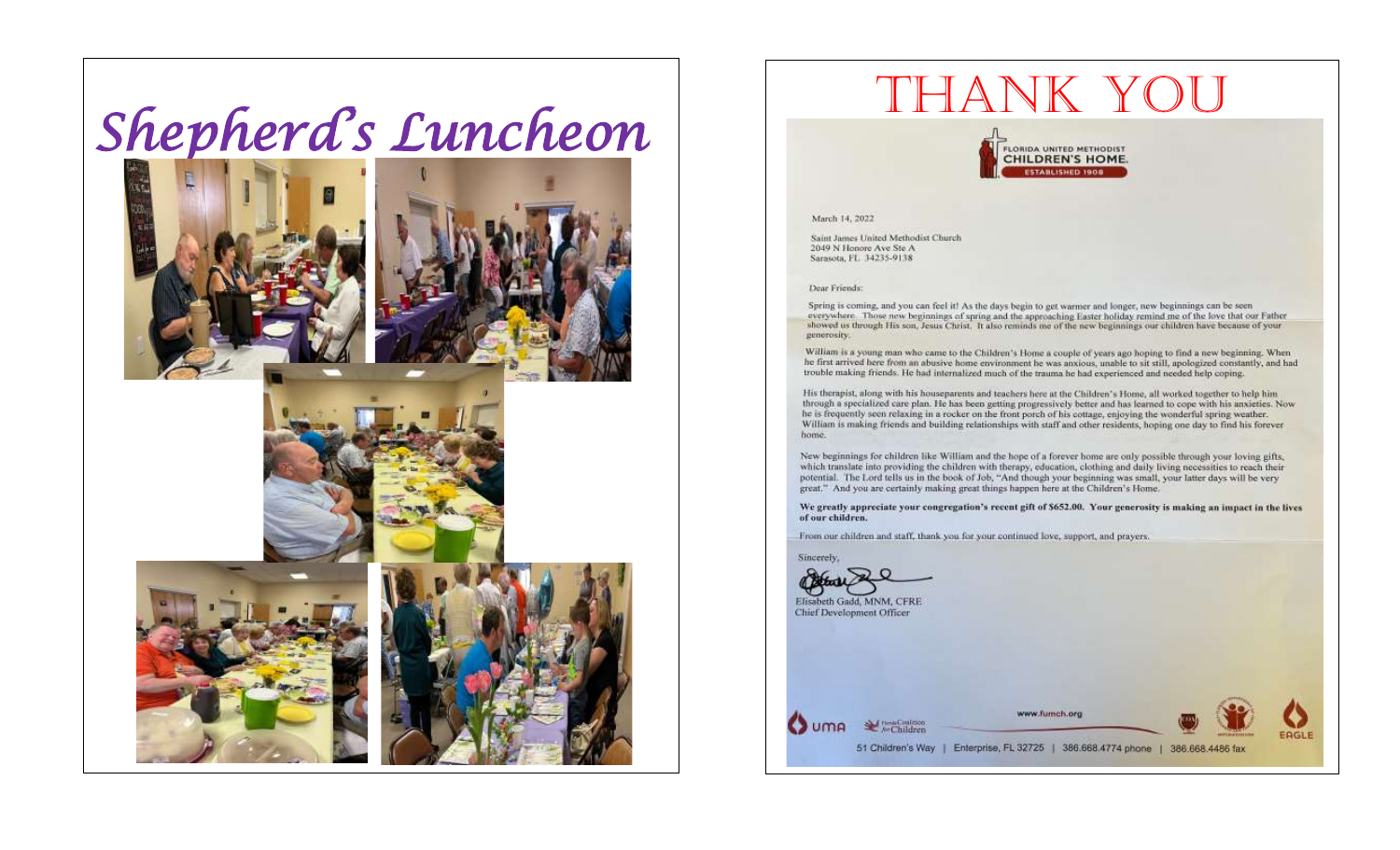

| <b>SUNDAY</b>                                                                                                                                 | <b>MONDAY</b>                                                         | <b>TUESDAY</b>                                                  | <b>WEDNESDAY</b>                                                                                                                                                                     | <b>THURSDAY</b>                                                                                                                                        | <b>FRIDAY</b>                                                                              | <b>SATURDAY</b>                               |
|-----------------------------------------------------------------------------------------------------------------------------------------------|-----------------------------------------------------------------------|-----------------------------------------------------------------|--------------------------------------------------------------------------------------------------------------------------------------------------------------------------------------|--------------------------------------------------------------------------------------------------------------------------------------------------------|--------------------------------------------------------------------------------------------|-----------------------------------------------|
|                                                                                                                                               |                                                                       |                                                                 |                                                                                                                                                                                      |                                                                                                                                                        | 1<br>Office closed                                                                         | $\mathbf 2$<br>2:00 Chip Newberger<br>Funeral |
| $\overline{\mathbf{3}}$<br>10:00 Worship<br>Service                                                                                           | 4<br>6:30 GCCC<br>6:30 Meadows Chorus<br>7:00 Prayer Gathering        | 5<br>6:30 Bell Rehearsal<br>6:45 Cub Scouts<br>6:45 Boy Scouts  | 6<br>10:00 Women's DLT<br>10:30 Chimes at The Haven<br>12:00 Women's DLT<br>5:00 Music Rehearsal<br>6:30 Worship -live/live streaming<br>7:00 DLT's live and/or via Zoom<br>7:00 GA  | 7 Office closed<br><b>Ruth Dorman Memorial</b><br>Service<br>4:30 DLT live and/or via<br>Zoom<br>6:30 Meadows Chorus                                   | 8<br>Office closed<br>2:00 Meadows Chorus<br><b>Concert</b>                                | 9                                             |
| 10<br>SUNDAY<br>PALM.<br>10:00 Worship<br>Service                                                                                             | 11<br>7:00 Prayer Gathering                                           | 12<br>6:30 Bell Rehearsal<br>6:45 Cub Scouts<br>6:45 Boy Scouts | 13<br>10:30 Chimes at The<br>Haven<br>7:00 GA                                                                                                                                        | 14<br><b>IT ISSUARE</b><br><b>Office closed</b><br>5:30 Village Oaks HOA<br><b>6:30 Maundy Thursday</b><br><b>Service in Fellowship</b><br><b>Hall</b> | 15<br><b>COOLFRIDAY</b><br>Office closed<br><b>7:00 Good Friday- Service</b><br>of Shadows | 16                                            |
| 17<br>$-t$<br><b>7:00 Easter Sunrise</b><br><b>Service</b><br>8:00 Easter Brunch<br><b>10:00 Easter Traditional</b><br><b>Worship Service</b> | 18<br>9:00 GFWC Woman's<br>Club<br>6:30 GCCC<br>7:00 Prayer Gathering | 19<br>6:30 Bell Rehearsal<br>6:45 Cub Scouts<br>6:45 Boy Scouts | 20<br>10:00 Women's DLT<br>10:30 Chimes at The Haven<br>12:00 Women's DLT<br>5:00 Music Rehearsal<br>6:30 Worship -live/live streaming<br>7:00 DLT's live and/or via Zoom<br>7:00 GA | 21<br>Office closed<br>4:30 DLT live and/or via<br>Zoom                                                                                                | 22<br>Office closed                                                                        | 23                                            |
| 24<br>10:00 Worship<br>Service                                                                                                                | 25<br>6:00 GCCC<br>7:00 Prayer Gathering                              | 26<br>6:30 Bell Rehearsal<br>6:45 Cub Scouts<br>6:45 Boy Scouts | 27<br>10:00 Women's DLT<br>10:30 Chimes at The Haven<br>12:00 Women's DLT<br>5:00 Music Rehearsal<br>6:30 Worship -live/live streaming<br>7:00 DLT's live and/or via Zoom<br>7:00 GA | 28<br>Office closed<br>4:30 DLT live and/or via<br>Zoom                                                                                                | 29<br>Office closed                                                                        | 30                                            |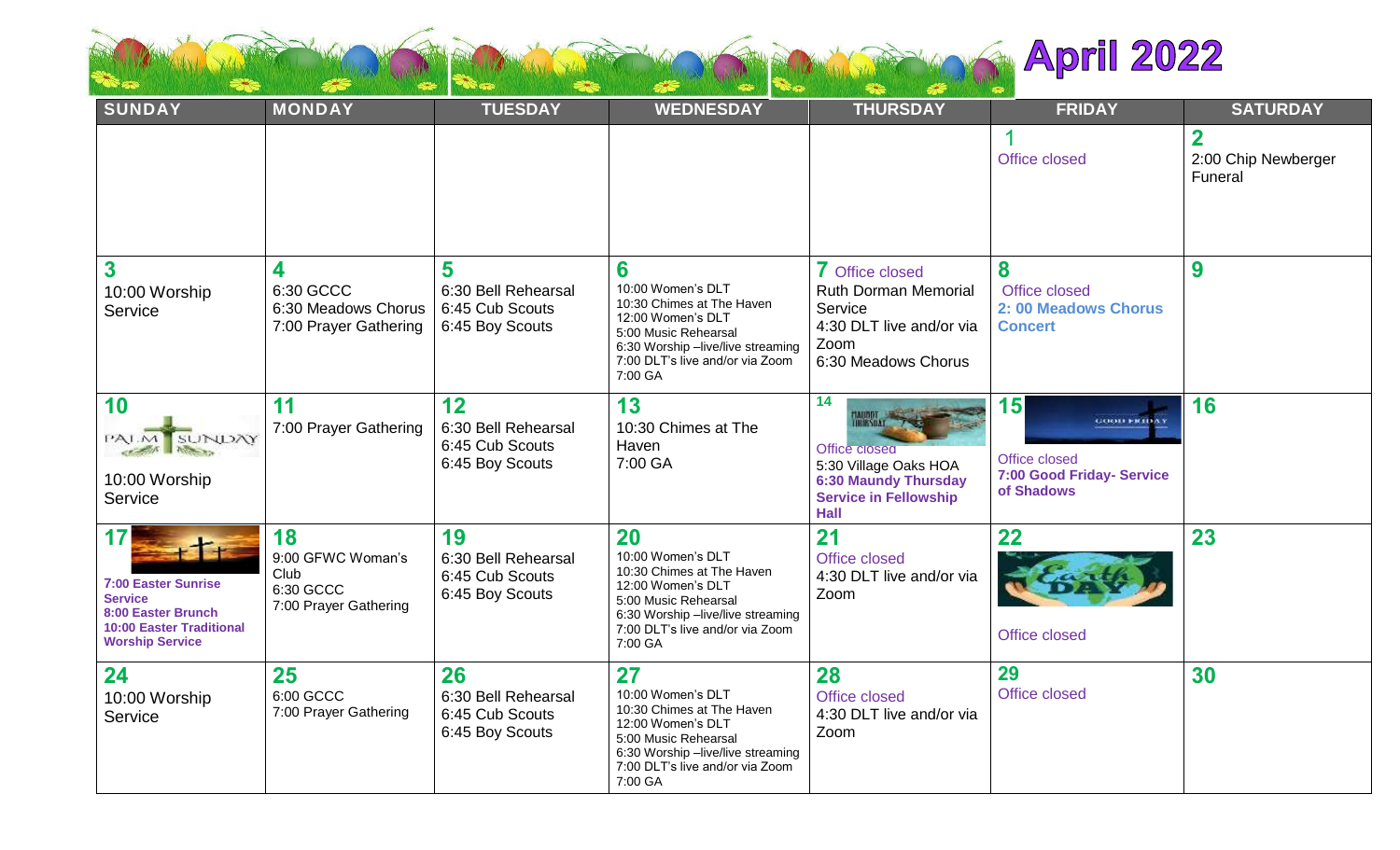### **VOLUNTEER SCHEDULE FOR APRIL 2022**

| <b>Date</b>                                                                             | <b>Reader</b>       | <b>Prayer</b><br><b>Warriors</b> | <b>Audio</b> | <b>Visual</b>    | Worship<br>Welcome<br><b>Team</b> | <b>Children's</b><br><b>Sunday</b><br><b>School</b> | <b>Communion</b><br><b>Servers</b>                                 | <b>Discovery</b><br><b>Devotion</b><br>Leader | <b>Counters</b> | <b>Building</b><br><b>Closers</b> | <b>LAWN</b><br><b>TEAM</b>             |
|-----------------------------------------------------------------------------------------|---------------------|----------------------------------|--------------|------------------|-----------------------------------|-----------------------------------------------------|--------------------------------------------------------------------|-----------------------------------------------|-----------------|-----------------------------------|----------------------------------------|
| April 3rd<br>5 <sup>th</sup> Sunday of Lent<br><b>Purple</b>                            | Judy<br>Snodgrass   | Rose<br>Johnson                  |              | Karen Kehrli     | Cecil Mulvaney<br>Katie Michalski | N/A                                                 | Rose & Bill<br>Johnson<br><b>Judy Snodgrass</b><br>Marcia Mulvaney | 4/6<br><b>Pastor Shirley</b>                  |                 | Rose & Bill<br>Johnson            | 4/2                                    |
| April 10th<br><b>Palm Sunday</b><br><b>Purple</b>                                       | Kathy<br>Barbour    | Rod Groom                        |              | Cyndi<br>Andrasi | Bill & Bernice<br>Highberger      | <b>Fred Fowler</b>                                  |                                                                    | 4/13<br><b>NO SERVICE</b>                     |                 | Cecil &<br>Marcia<br>Mulvaney     | 4/9<br><b>Dave Strait</b><br><b>PS</b> |
| April 14th<br><b>Maundy Thursday</b><br>7:00 pm<br>In Fellowship Hall                   | Pastor<br>Shirley   | Corporate<br>Prayer              |              | Karen Kehrli     | N/A                               | N/A                                                 |                                                                    | N/A                                           |                 | Pastor<br>Shirley                 |                                        |
| April 15th<br><b>Good Friday</b><br><b>Black</b><br>7:00 pm<br><b>Sanctuary - Black</b> | 6 readers<br>needed | Corporate<br>Prayer              |              | Rod Groom        |                                   | N/A                                                 |                                                                    | N/A                                           |                 | Rod Groom                         |                                        |
| April 17th<br><b>Easter Sunrise</b><br><b>Service</b><br>$7:00$ am<br><b>Front Lawn</b> | Rod<br>Groom        | Corporate<br>Prayer              |              | N/A              | Judy Snodgrass<br>Katie Michalski | N/A                                                 | Kathy & Mike Barbour                                               | N/A                                           |                 | N/A                               | 4/16                                   |